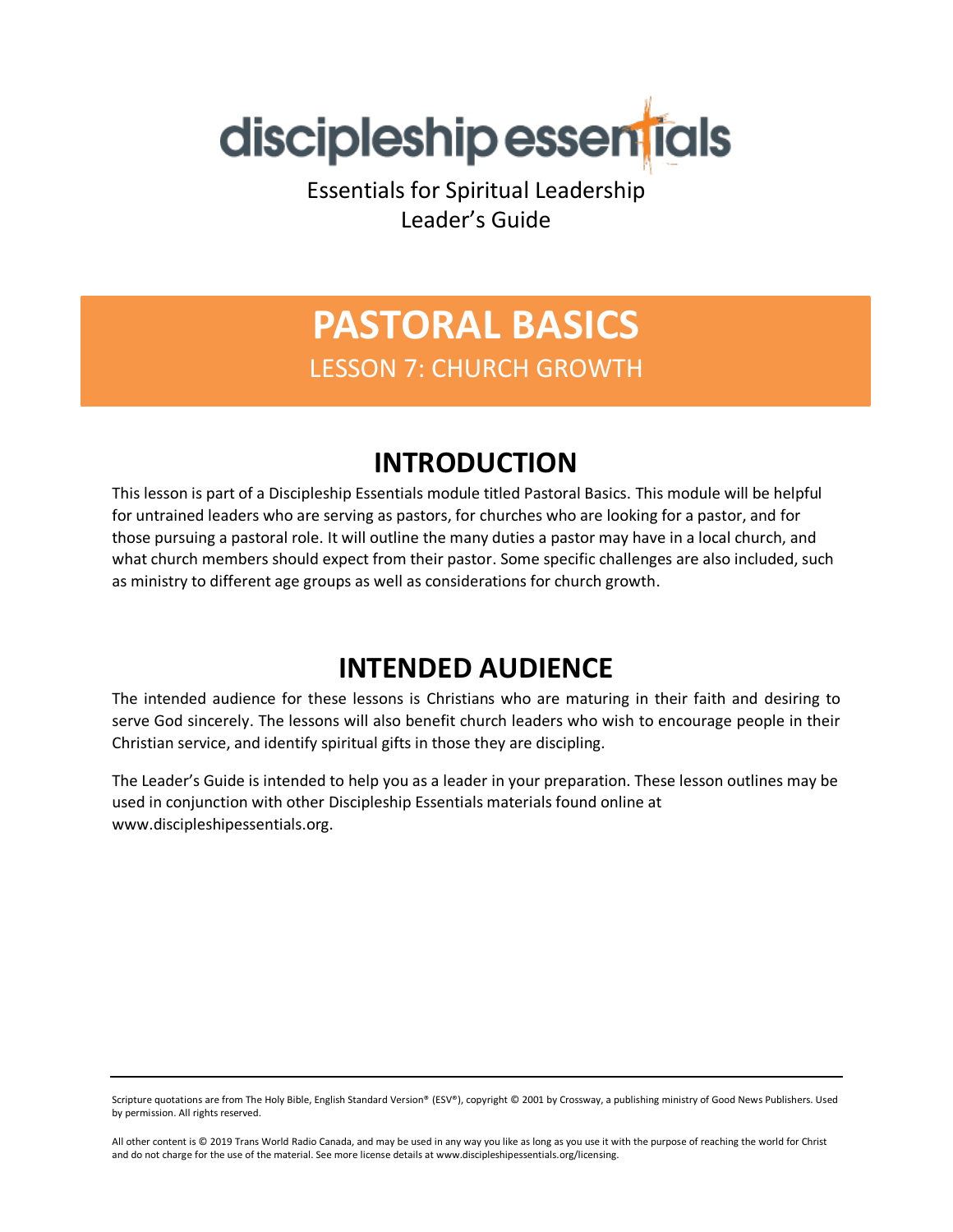# **PASTORAL BASICS** LESSON 7: CHURCH GROWTH

#### **LEADER'S NOTE**

This lesson is in many ways a culmination of everything taught in course 2 of *Discipleship Essentials.* We have looked at the qualifications of a spiritual leader, and some practical topics for those in this position. Now we will deal with the fruit of spiritual leadership in the Church. There are many ways that fruitfulness can be measured, and we will consider three of them. The emphasis of church growth should always be *Kingdom Growth*, rather than dollars in the bank or members in the seats. As spiritual leaders, your participants have an opportunity to be Kingdom builders. Help them keep perspective in this lesson and encourage them to share their own ideas. Much of the content will only work in certain contexts. You may have to adapt this material to fit their churches and related needs.

#### **PURPOSE**

This lesson looks at church growth, which is actually Kingdom growth. It includes how to encourage it and how to face its challenges.

### **INTRODUCTION**

*Select two or three of the following questions to ask the group.*

- ❖ When you were small, did you want to grow up to be like your parents? Were you anxious to become an adult?
- ❖ Do many visitors or new Christians come to your church every week? Explain why this is so. What changes has your church gone through in the last year? In the last five years? Are these positive changes in your opinion?
- ❖ Explain how you became a part of your church? Were you brought there when you first believed? Is it the only church you have attended? Or did you select this church for particular reasons?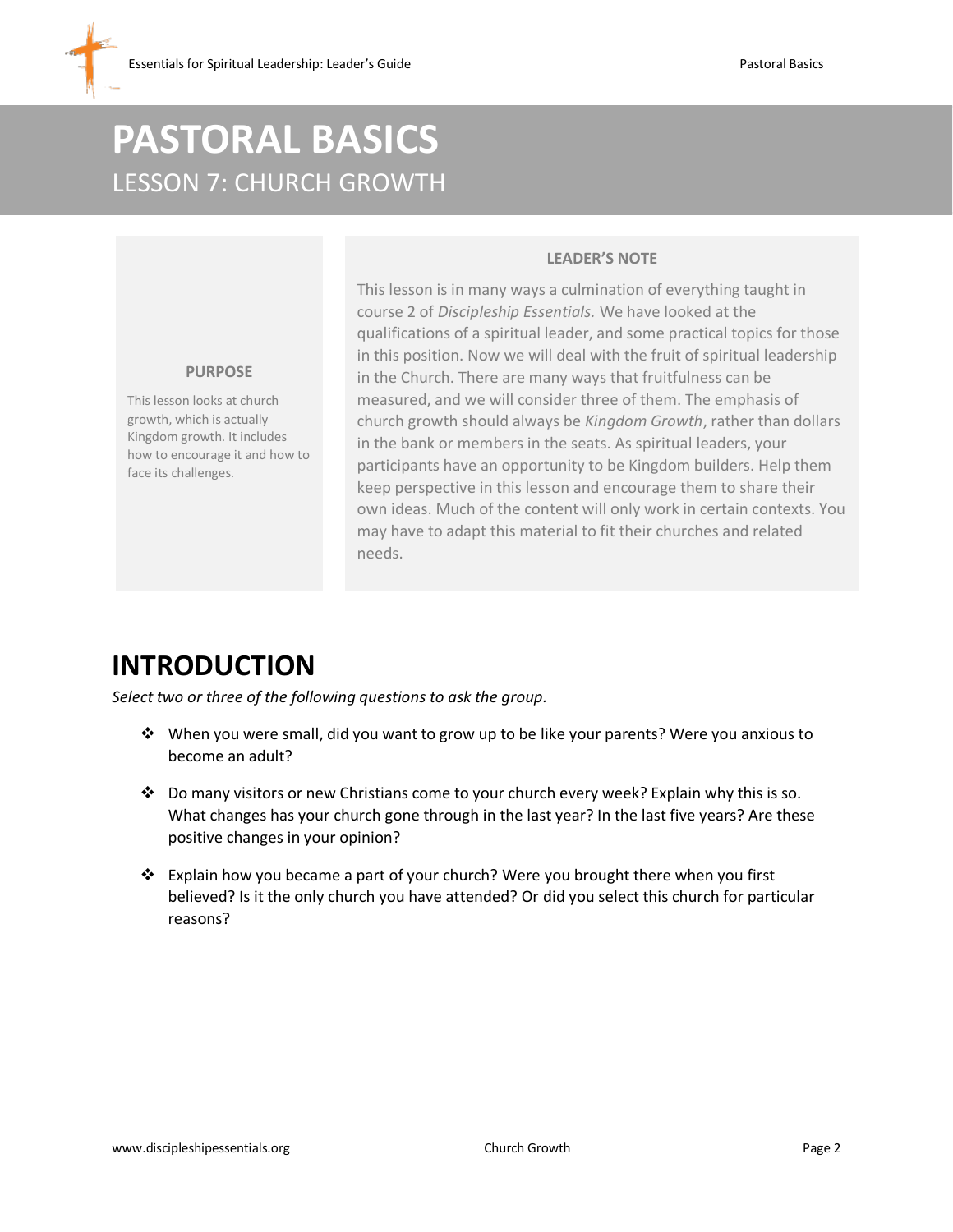### **STUDY**

*Instruct the group on the following points.*

#### **TEACH**

- ❖ **What is Growth?** Businesses may use profits to determine their success, awards are given to athletes to acknowledge achievement, an army uses the number of soldiers and their skills and abilities to determine strength, a city may be applauded for its modern infrastructure and rich culture – but how do we measure the success of a church? We usually speak in terms of 'growth'. A church in the big city might be growing rapidly, and you may remember a time of growth for your own church in the past. How does a leader keep his church growing, and what does that growth look like?
	- ➢ **Fruitfulness:** the Gospel of Luke tells us that while Jesus was a boy, He grew in wisdom, stature and in favour with God and with man (Luke 2:52). He grew in multiple ways and ultimately lived a life that produced great fruit. The Bible tells us the ultimate goal for individual Christians, and therefore the Church as a whole, is fruitfulness. But fruitfulness can mean many things! Here are just a few examples:
		- o **Multiplication:** Increasing in number is only one measure of fruitfulness (Genesis 1:22, Genesis 47:27, Psalm 128:3, Acts 6:7, Acts 16:5).
		- o **Producing Good Things:** The work of our hands and lives produces desirable things ( Philippians 1:22, Psalm 1:3, Psalm 128:2, Romans 4:20).
		- o **Proven Godly Character:** How we behave is an expression of our character, and the Bible refers to it as fruit. God grows this fruit in us, and it identifies us as true disciples (Matthew 3:8, John 15:8, Galatians 5:22-23, Ephesians 5:9).
		- o **Kingdom Building:** More than just adding numbers and changing lives, God's Kingdom will produce spiritual fruit (Matthew21:43, Matthew 13:23).
	- ➢ **Result of Action:** Fruitfulness in the above passages is always the result of specific action. What specific actions will lead to this growth? In this lesson we will examine three ways in which the Church can grow, and offer practical advice to enhance this growth. These three areas are inward growth, outward growth and upward growth. All are aspects of discipleship, and should be worked on at the same time. All three are equal in importance.

#### **ASK:**

*What would you say are some indications of a fruitful, growing church? How would you recognize one?*

#### **TEACH:**

❖ **Inward Growth:** Numerical growth is not the only indicator of a healthy church. We might think of church growth only in terms of more people coming through the door, or not having enough chairs, or even needing to purchase a new building! However, just moving to a bigger location will not benefit an unhealthy church; it will only relocate its problems! New members are likely to be temporary if the church environment does not offer them spiritual nourishment. In short, painting a car when the engine has died will not make it run again!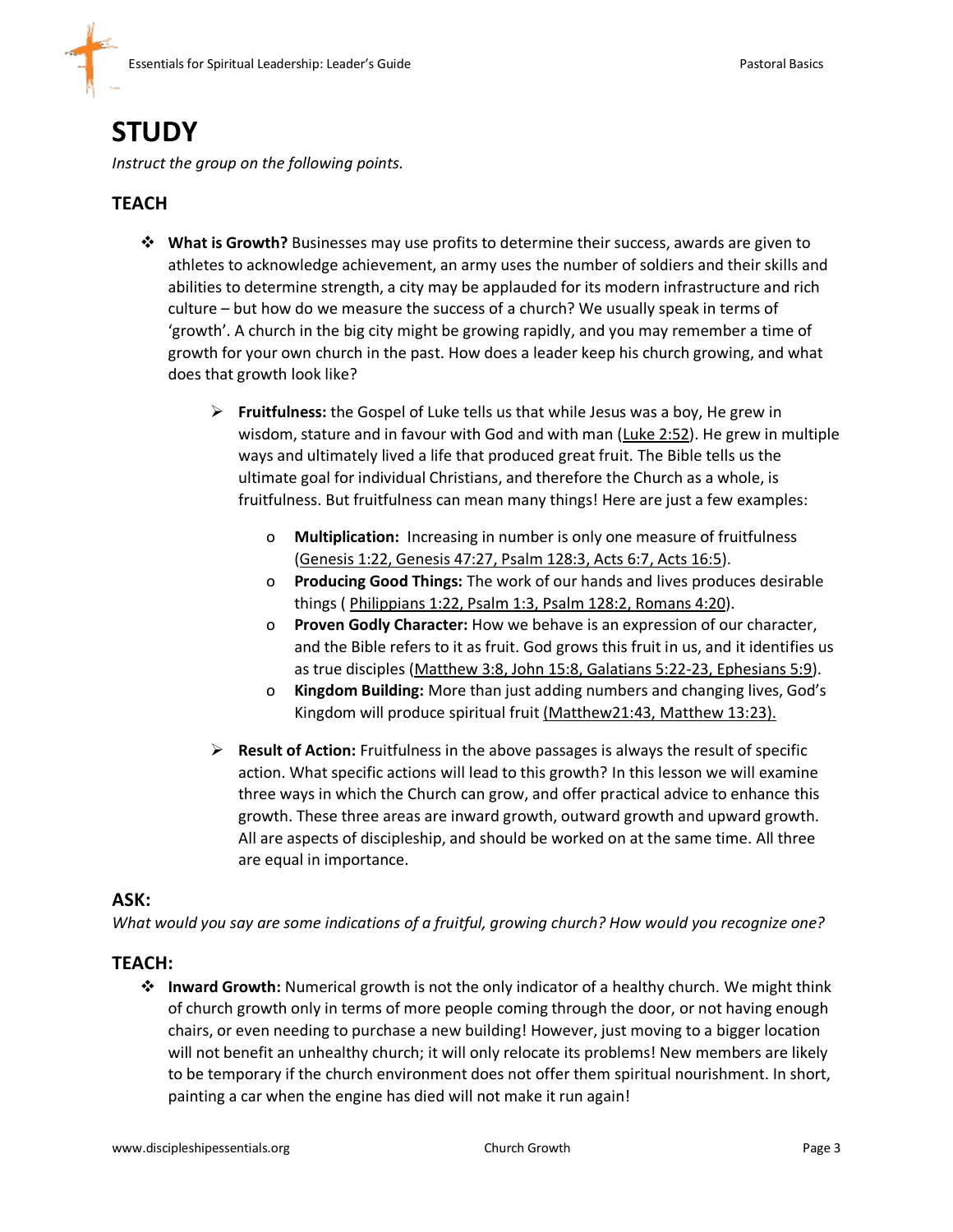- ➢ **Healthy Churches are Fruitful Churches:** If you want your church to be fruitful, you must look inside and determine its health. This can be seen in the leadership structure, and how character is modeled in relationships between members. The way that the body of Christ behaves towards one another will either attract or repel those who are outside. Respect for one another, and the ability to work together in peace and love are evidence of fruit.
	- o Matthew 7:18
	- o 2 Peter 1:5-8
- ➢ **Evaluating Inward Growth:** We look at the following markers of a church to determine whether it is growing inwardly or not.
	- o **Are they developing leaders?** Have they had the same leaders in place for years, who are perhaps in maintenance mode only? Or are they apprenticing and discipling new leaders? Experienced leaders serving alongside new, younger leaders would indicate health and growth. There must be opportunities for those God has gifted to be trained and then serve, and they should do so with the right motives (Matthew 20:25-28).
	- o **Are they using their spiritual gifts?** In a healthy church, every person should be serving in some capacity. If people merely sit through a service and don't participate in any other way, they are not functioning as part of the body. It is essential to identify gifts in others and give them opportunities to use them (1 Peter 4:10-11, 1 Corinthians 12:4-11).
	- o **Do they show grace?** The way a church handles disagreements is one of the most revealing signs of its health. Is there arguing, slander, manipulation or revenge? These are signs of death, not life (Ephesians 4:31-5:2).
	- o **Do they care for one another?** When a need arises, how does the church respond? Is it quick to share meals, comfort the mourning, give of their money and possessions, or serve one another? Do people feel known, encouraged, and prayed for? (Galatians 6:2, Hebrews 13:16, 1 Thessalonians 5:11)
	- o **Do they lead families well?** Is the church filled with healthy families? Are fathers and mothers taking on the responsibility God gave them with joy? Are older men and women mentoring the younger in parenthood and marriage? Do young people honour their parents and elders? Are families who are in crisis met with help and encouragement? (1 Timothy 3:4-5)
	- o **Do they welcome outsiders?** When a newcomer walks through the doors of the church, they should not be met with suspicious glares, but with open arms! Do new people feel welcome? Do the church members provide them with helpful information about the church community? Do they help them find a place to fit in and belong, develop friendships, give opportunities to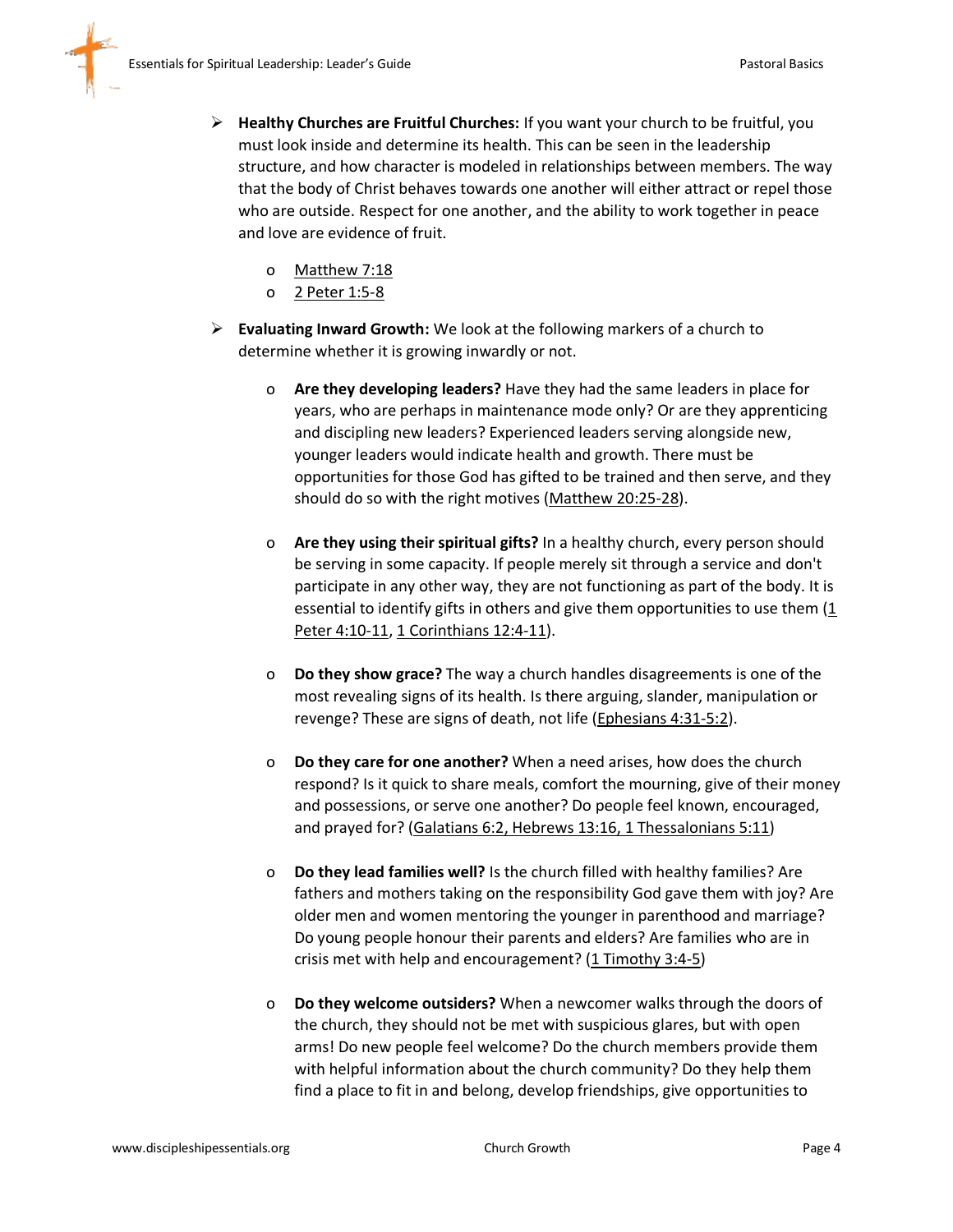learn and serve? Would an unbeliever find answers to their questions?  $(1$ Corinthians 14:23, Colossians 4:5, Matthew 25:35)

- o **Do they express love?** Do the members of the church delight in meeting together? Is there much laughter and joy? Are people making authentic friendships, or merely tolerating one another? Love is the marker of a changed life, and a healthy, growing church (Psalm 16:3, 1 John 3:14,1 Corinthians 13).
- ➢ **Practical Ways to Promote Church Health:** While no church body will be perfect, we can evaluate areas of weakness and seek to improve. A healthy, fruitful church can be developed by discipling members in their relationships with one another, and putting into place healthy church policies and practices.

#### **ASK:**

What are some practical ways a church could work on its inward growth?

#### **TEACH:**

| <b>Practical Ways to Promote Church Health</b> |                                                                        |  |
|------------------------------------------------|------------------------------------------------------------------------|--|
| Adopt a culture of                             | In order to develop leaders, every ministry leader should perpetually  |  |
| apprenticeship                                 | be training a replacement who could go on to minister in that church   |  |
|                                                | or in others. Allow apprentice pastors to preach. You may not grow if  |  |
|                                                | you do not have enough leaders. Sociologists say the number of         |  |
|                                                | people we can have in a friendship circle is no more than 150. If your |  |
|                                                | church is larger than this, you need more leaders.                     |  |
| <b>Fellowship regularly</b>                    | Promote opportunities for your church family to be together in         |  |
|                                                | a social setting, perhaps sharing meals, or holding celebratory        |  |
|                                                | events. One large church worked on promoting new friendships           |  |
|                                                | within the church by holding a 'Guess who is coming to dinner'         |  |
|                                                | event. Families signed up to receive guests, or be guests              |  |
|                                                | themselves. The resulting dinner parties forged new                    |  |
|                                                | relationships between families who had not met.                        |  |
| Organize care                                  | Place someone in charge of each care ministry. Make meals for          |  |
|                                                | the elderly, sick, and new mothers; visit those who cannot come        |  |
|                                                | to church; offer food and clothing to those in need. Designate         |  |
|                                                | someone to coordinate this ministry of caring for others.              |  |
| <b>Model Christ-like</b>                       | Sermons should include teaching on the following topics:               |  |
| character                                      | conflict resolution, Godly parenting, practical love, and other        |  |
|                                                | aspects of Christ-like character. Hold the congregation to a high      |  |
|                                                | standard of behaviour, and ensure that leadership models this          |  |
|                                                | behaviour for others to see.                                           |  |

❖ **Outward Growth:** Of course, when a church is only concerned with its own inward health and comforts, it becomes unhealthy and stops producing fruit!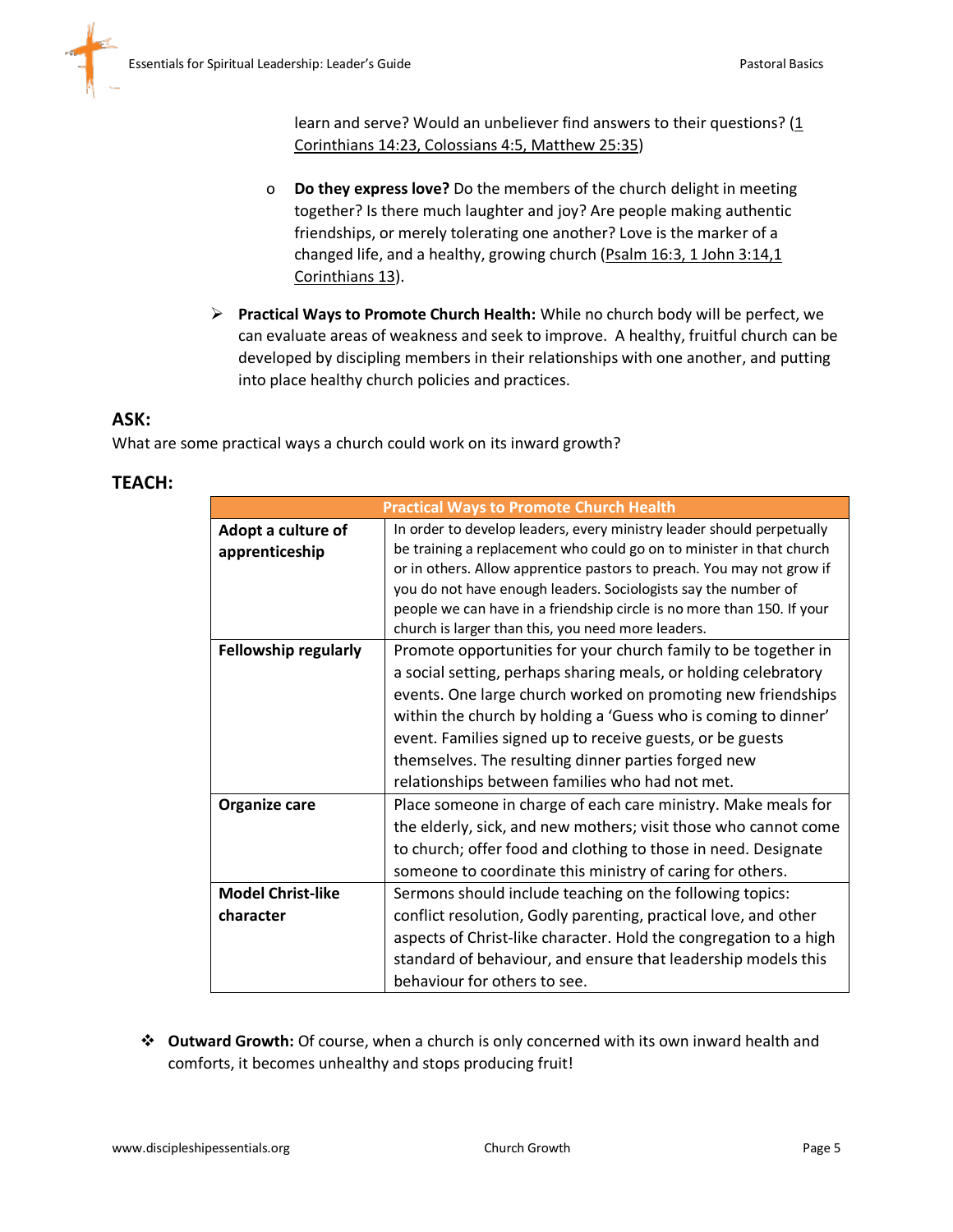- ➢ **Expanding Churches are Fruitful Churches:** Churches that concern themselves with evangelism and serving their community produce more fruit than those who wait and see if anyone joins them. We are not called to wait inside and make disciples, but to go out and find them! A fruitful, growing church will not neglect reaching out into their community. This also requires that the church have a vision to serve more people. Isaiah gave his people hope that God would make the barren fruitful, and the people should enlarge the place of their tent. While he was speaking metaphorically to their specific situation, we can apply this principle in our churches today. We can trust God to make us fruitful, lengthen our reach into our communities, and grasp a bigger vision for what God can do through us.
	- o Matthew 28:19
	- o Isaiah 54:1-2
- ➢ **Evaluating Outward Growth:** There are many signs of a healthy church that is reaching outward. They include the following:
	- o **They are well thought of in the community:** What do people think of the Church? Do they see it as a place of fear and condemnation, or a place where people are loved? Is it hypocritical, or authentic? Do businesses or ministries want to work with them? Does their character witness to the power of God? (Colossians 4:5)
	- o **They are baptizing new believers:** The best marker for success of evangelism is not how many people are now believers, but rather how many choose to be baptized. Decisions to follow Jesus are sometimes reversed when they understand the cost of discipleship, and some new people may simply come from other congregations. Baptisms typically indicate newly committed disciples, those who are serious about following Christ (Acts 2:38).
	- o **Visitors return:** When newcomers return, they have found something they were looking for in a Church. This is a great sign! Most people make a decision about whether to return before the sermon even begins (Acts 9:31).
	- o **They are sending missionaries:** A church is passionate about reaching the world for Jesus Christ when its people (young and old) are dedicating their lives to missions, and there are sufficient volunteers to fund and pray for them. Talking about missions is good, but sending out missionaries indicates a fruitful church (Matthew 9:37-38).
	- o **Their attendance increases:** Increased attendance isn't the only marker of successful outward growth! It can be a good sign, but a church will only retain these new people if it is healthy to begin with. The goal should be new believers, not those coming to us from other churches, who might be running from problems or looking for a change (Acts 2:47).
- ➢ **Practical Ways to Promote Outward Growth:** There are many practical things we can do as a church to make those who come to a service or Gospel presentation feel welcome. We often forget what it feels like to be someone who is new to the Church! Outward growth is the concern of every member, not just the pastor or missionary; it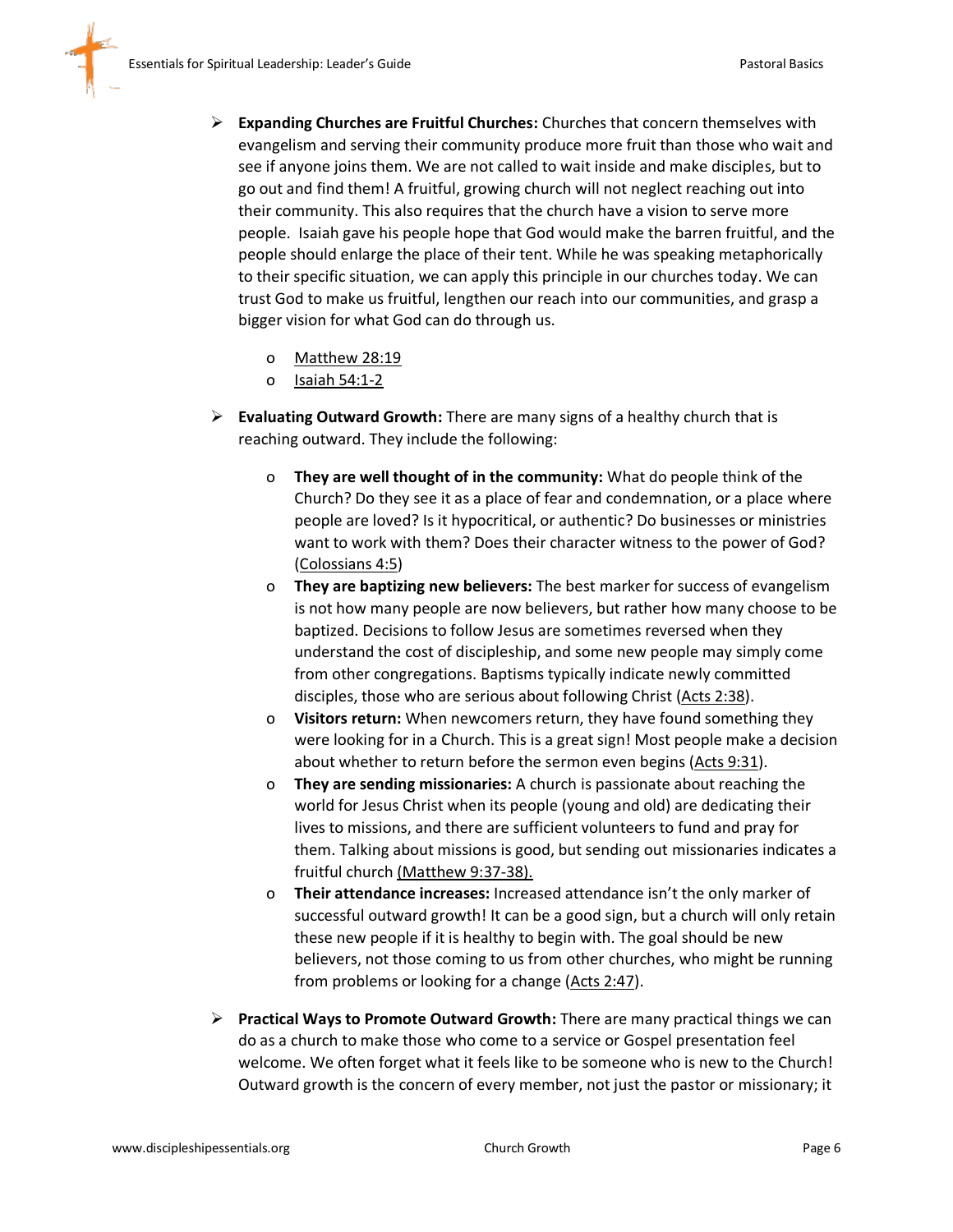involves a whole church strategy – not just to increase numbers, but to increase disciples!

#### **ASK:**

What are some practical ways a church could work on its outward growth?

#### **TEACH:**

|                              | <b>Practical Ways to Promote Outward Growth</b>                            |
|------------------------------|----------------------------------------------------------------------------|
| Add more space               | When your building is 80% full, you should consider expanding. Many        |
|                              | churches have increased their numbers by adding another venue              |
|                              | (place to meet), or a second or third worship service on Sunday.           |
|                              | Expanding may be as simple as setting out more chairs, or as complex       |
|                              | as a building renovation.                                                  |
| <b>Make Sunday special</b>   | Put a great effort into your Sunday worship experience. Plan the           |
|                              | sermon carefully, rehearse it, and develop your preaching skills. Use      |
|                              | your people's gifts in music, drama, and visual arts to create a worship   |
|                              | service that is positive, relevant, full of truth, and honouring to God. A |
|                              | memorable, engaging worship service will help people connect with          |
|                              | God and want to return to your church.                                     |
| Pretend you are an           | Consider what it would be like to enter your church doors for the first    |
| outsider                     | time. Can you find the worship area? Washrooms? Children's                 |
|                              | programs? How do you know who to talk to, or where to go? Will             |
|                              | anyone greet you or help you find a seat? How will you know what to        |
|                              | expect in the worship service? Where can you go if you have                |
|                              | questions? Consider placing a leader responsible for 'first                |
|                              | impressions', greeting people, signage, and pamphlets that help            |
|                              | newcomers find their way.                                                  |
| <b>Contact visitors</b>      | Collect names and contact information from newcomers. Follow up            |
|                              | with them during the week with a visit or phone call if appropriate.       |
|                              | Find out how your church can help them spiritually. Remember them          |
|                              | and welcome them when they return.                                         |
| <b>Practically serve the</b> | What are the needs of your community, and how has God equipped             |
| community                    | you to help? Jesus healed the sick, loved the lost and fed the hungry.     |
|                              | We can surely offer meals! What vision has God given you? Do you           |
|                              | want to build a school? A clinic? Help refugees? Offer language            |
|                              | classes? How can you practically show the love of God to those who         |
|                              | do not know Him yet?                                                       |
| <b>Hold new believer</b>     | Create an easy way for new people to have questions answered and           |
| classes                      | explore who Jesus is, or hold discipleship Bible studies for new           |
|                              | believers. This helps them meet other newcomers who are at the             |
|                              | same stage in their faith, and it makes it easier for them to be           |
|                              | discipled and fit into the church body. Consider advertising these         |
|                              | classes, and even holding them in locations within the community.          |
| <b>Partner with other</b>    | If another charity or ministry is producing good spiritual fruit in your   |
| organizations                | community, you may choose to partner with them. This could help            |
|                              | you make new contacts as you serve alongside others, but also              |
|                              | demonstrate that you practise what you preach!                             |
| <b>Be intentional about</b>  | Create opportunities for the Gospel to be presented, especially            |
| evangelism                   | around special dates on the Church calendar. Print invitations to          |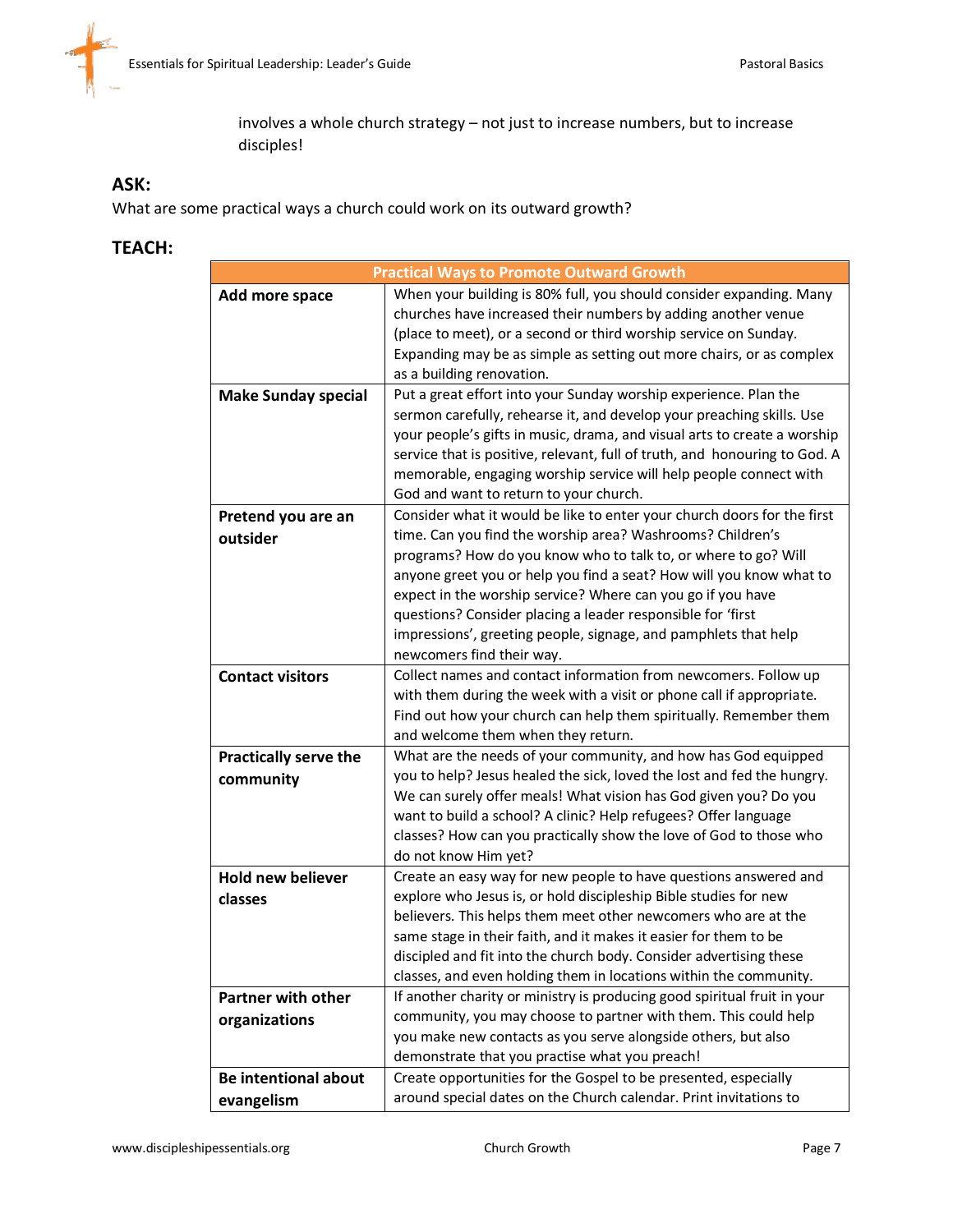|                    | special Gospel-centered events, bring in music groups to give concerts<br>and testimonies, distribute literature, show Christian movies, and<br>create other opportunities to present the Gospel.                                                                                                                                                                                  |
|--------------------|------------------------------------------------------------------------------------------------------------------------------------------------------------------------------------------------------------------------------------------------------------------------------------------------------------------------------------------------------------------------------------|
| Pray for a harvest | Join your people in prayer, asking God for a great harvest. Suggest<br>each member write down the names of 3 people they know who need<br>salvation, and pray for them by name as a Church or in small groups.<br>Offer opportunities for these people to be invited to outreach events<br>or evangelistic presentations, and train your people in personal<br>evangelism methods. |

- ❖ **Upward Growth:** The inward and outward growth of a church is important, but unless individual people in the Church are becoming disciples and growing in their relationship with God, it is all form with no substance.
	- ➢ **Discipling Churches are Fruitful Churches:** The purpose of meeting together is not to share great food and have a church calendar full of programs, but to impact the lives of people so they will turn from their sin and follow Jesus Christ. Upward growth requires solid preaching, sound teaching, and a reverence for the Word of God. The evidence is changed lives through the work of the Holy Spirit.
	- ➢ **Evaluating Upward Growth:** There are many evidences of upward growth. Some of them will be less visible, because only God knows people's hearts.
		- o **Increased Knowledge of God's Word:** We grow in our knowledge of God's Word by listening to pastors' sermons, by studying it on our own, by seeking God's guidance through it, and by memorizing verses and quoting them to one another (2 Timothy 3:15-17).
		- o **Increased Devotion to Prayer:** When your people are devoted to prayer, it indicates that they are growing in their relationship with God. Seeing God work in their lives through prayer encourages them to trust Him more. When the first response to a problem in your church is to pray, they are growing upward (1 Thessalonians 5:16-17).
		- o **Increased Humility, Patience, Servant Hearts and Love:** Simply having knowledge of God is not the same as spiritual maturity. Jesus said we would know true disciples by their fruit, which is changed (improved) character. Anger, hostility, and pride are totally inappropriate for Christians (James 4:10, Matthew 7:16, John 13:35, Ephesians 4:31).
		- o **Increased Faith:** Trusting in God in difficult circumstances and acting in faith rather than doubt and fear, are markers of spiritual maturity. When the people of the Church are fearful, they need to be encouraged to pray for faith (Hebrews 11:6, Isaiah 41:10).
		- o **Increased Compassion for the Lost:** A deep concern and love for those who have not yet received the Gospel is evidence of spiritual maturity. Christians will pray fervently for their salvation, and they'll make evangelism a priority as they give their money and time (Acts 1:8, Isaiah 6:8, Luke 19:10).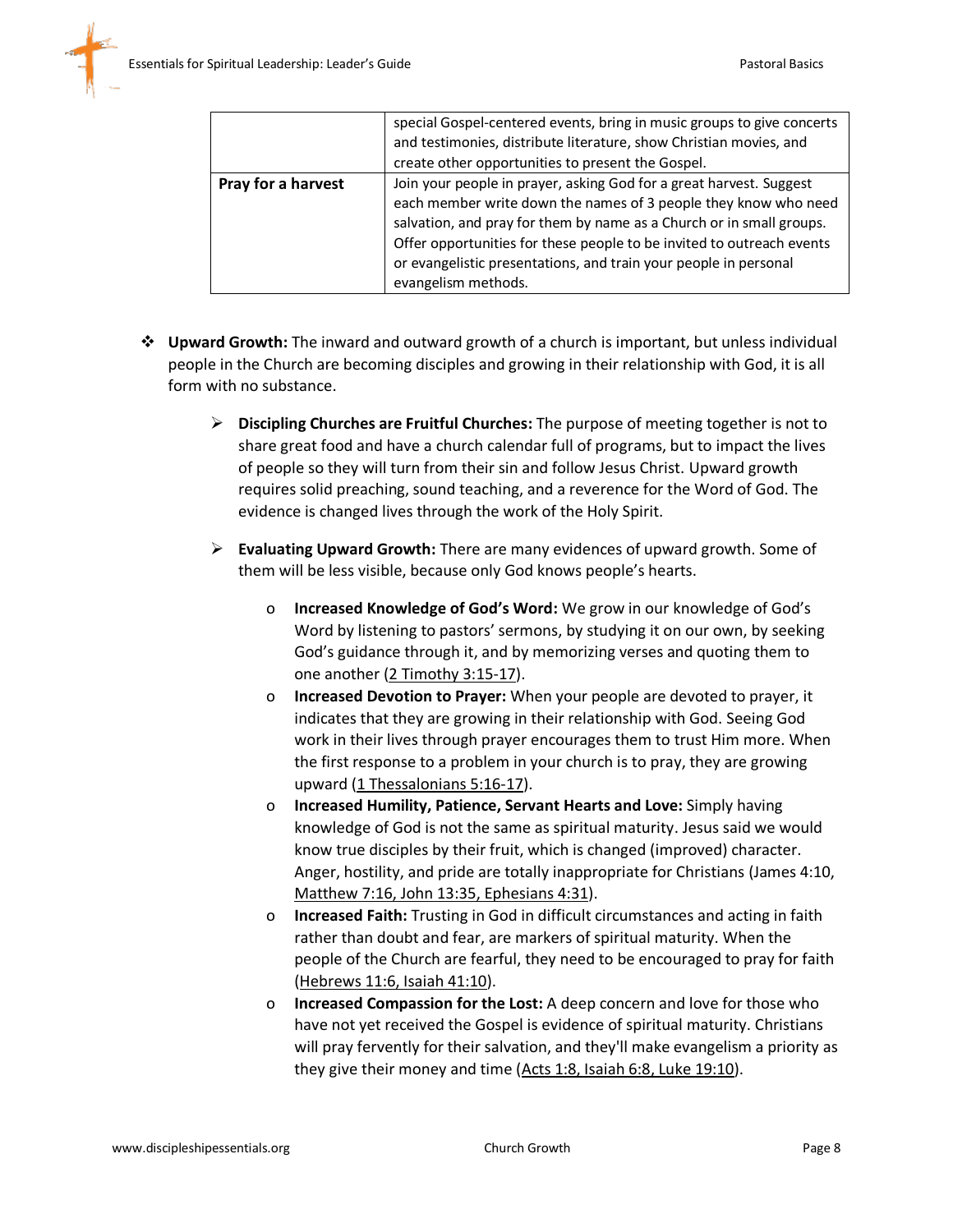

❖ **Practical Ways to Promote Spiritual Growth:** Promoting spiritual growth among the members of your church is simply encouraging discipleship. When people come to your church, they are looking for God. If they don't see evidence of spiritual growth in the members, they may not stay long. Numbers are not as important to God as true disciples, so a focus on real spiritual growth is essential. Ask: What are some practical ways a church could work on its upward growth?

#### **TEACH:**

| <b>Practical Ways to Promote Spiritual Growth</b> |                                                                          |  |
|---------------------------------------------------|--------------------------------------------------------------------------|--|
| <b>Match Mentors</b>                              | Encourage mentor-disciple relationships within your church. Look for     |  |
|                                                   | a leader who can administrate matching potential mentors with those      |  |
|                                                   | in search of one. The biggest barrier to mentor relationships is finding |  |
|                                                   | one another. The second challenge is knowing what to teach. Use          |  |
|                                                   | material such as Discipleship Essentials for this purpose.               |  |
| <b>Preach the Word</b>                            | Preach the Word on Sunday meetings, but also hold Bible studies,         |  |
|                                                   | classes on doctrine, and especially classes which help people engage     |  |
|                                                   | with their Bibles on their own time outside of Church. Teaching people   |  |
|                                                   | how to know, love and learn from God's Word will lead to growth.         |  |
| <b>Everyone Serves</b>                            | Serving produces more spiritual fruit than fellowship, so create         |  |
|                                                   | opportunities for people to serve alongside one another. Teach about     |  |
|                                                   | spiritual gifts, help individuals identify them, and make opportunities  |  |
|                                                   | for people to serve one another and their community. It is in serving    |  |
|                                                   | that we learn Christ-like character in practical ways.                   |  |
| <b>Worship Celebrations</b>                       | Consider scheduling special gatherings where worship, praise and         |  |
|                                                   | celebration happen. Recognize what God has done among you and for        |  |
|                                                   | you, and praise Him for it. Let those with musical gifts prepare special |  |
|                                                   | concerts, or write a song for your congregation that expresses all God   |  |
|                                                   | is doing among you, etc. Spiritual maturity can be joyful, passionate    |  |
|                                                   | and vibrant!                                                             |  |
| <b>Small Groups</b>                               | Encourage all people of your church to be part of a small group that     |  |
|                                                   | studies the Bible, serves together, and disciples one another. Train     |  |
|                                                   | those leaders to teach the Word and model spiritual disciplines. Strive  |  |
|                                                   | for authenticity in this small group ministry.                           |  |

❖ **Conclusion:** We all long to please God with our lives. We should want Him to be pleased with our church also! There are times when a church is immature, but that is a time when the need for growth can be most noticeable. Our growth as Christians is an excellent example of the power of God to change lives! Let our churches do the same. If we are not a fruitful church, God may allow us to enter a time of pruning (John 15:2). If this is where you are right now, God may have things for you to learn before you are ready for more growth. God is working in all of us and in His Church to be the vehicle through which the Gospel is made known to the whole world. If your church is growing, be encouraged to grow more and more. If you lack growth, pray and do not settle for less than a vibrant, energetic community of God's people!